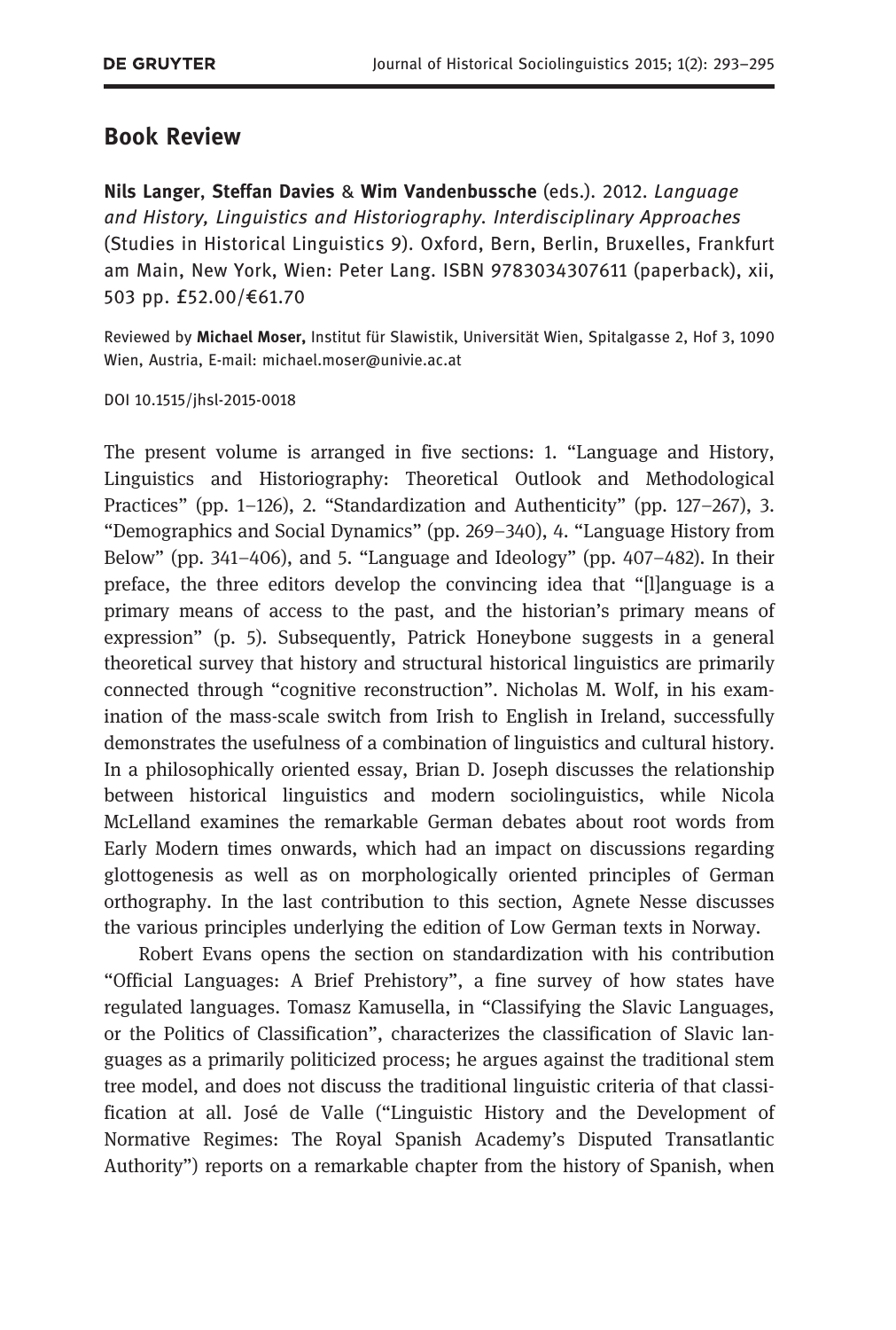the political situation of 1950 prevented the Royal Spanish Academy from participating in a language conference in Mexico that was meant to be a milestone regarding the standardization of the Spanish language. In "Colouring Language: Pedro Henríquez Ureña's Representations of Spanish and Dominican Identity", Juan R. Valdez demonstrates that the questionable, essentially racist ideology of the renowned linguist Pedro Henríquez Ureña can be traced in his scholarly works on the Spanish language in the Dominican Republic, especially with respect to his attitude toward the Dominican African traditions. Laura Villa, in "'Because When Governments Speak, They Are Not Always Right': National Construction and Orthographic Conflicts in Mid-Nineteenth-Century Spain", analyzes the structure of the debate between conservatives and populists regarding the standardization in nineteenth-century Spain, while Gijsbert Rutten and Rik Vosters ("As Many Norms as There Were Scribes? Language History, Norms and Usage in the Southern Netherlands in the Nineteenth Century") argue that the traditional opinions suggesting an orthographic chaos in nineteenth-century Flanders are strongly exaggerated. The focus on Belgium is also present in Anneleen Vanden Boer's empirical study "Language and Nation: The Case of the German-Speaking Minority in Belgium", in which she confirms that German-speaking Belgians tend to be particularly patriotic and royalist.

Interestingly, the section on "Demographics und Social Dynamics" opens with two contributions devoted to the Middle Ages. In his convincing contribution "The Decline of Bilingual Competence in French in Medieval England: Evidence from the PROME [Parliament Rolls of Medieval England] Database", Richard Ingham attempts to use gender agreement as evidence to draw conclusions regarding the continuity of Norman French native language command in medieval England following 1066. Rembert Eufe, in "Merovingian Coins and Their Inscriptions: A Challenge to Linguists and Historians," presents the project of a linguistic analysis of inscriptions on Merovingian coins (unsurprisingly, with a focus on anthroponyms and toponyms), while Remco Knooihuizen, in his analysis titled "The Use of Historical Demography for Historical Sociolinguistics: The Case of Dunkirk", discusses the interrelation of marriage patterns and the shift to French in Dunkirk.

The section "Language History from Below" is introduced by Judith Nobels und Marijke van der Wal's discussion of seventeenth-century Dutch private letters. In their interesting paper, they suggest how the authentic authorship of these letters can be established ("Linking Words to Writers: Building a Reliable Corpus for Historical Sociolinguistic Research"). Then, Helmut Graser und B. Ann Tlusty ("Sixteenth-Century Street Songs and Language History 'From Below'") analyze street songs that were sung in Early Modern Augsburg from the perspective of